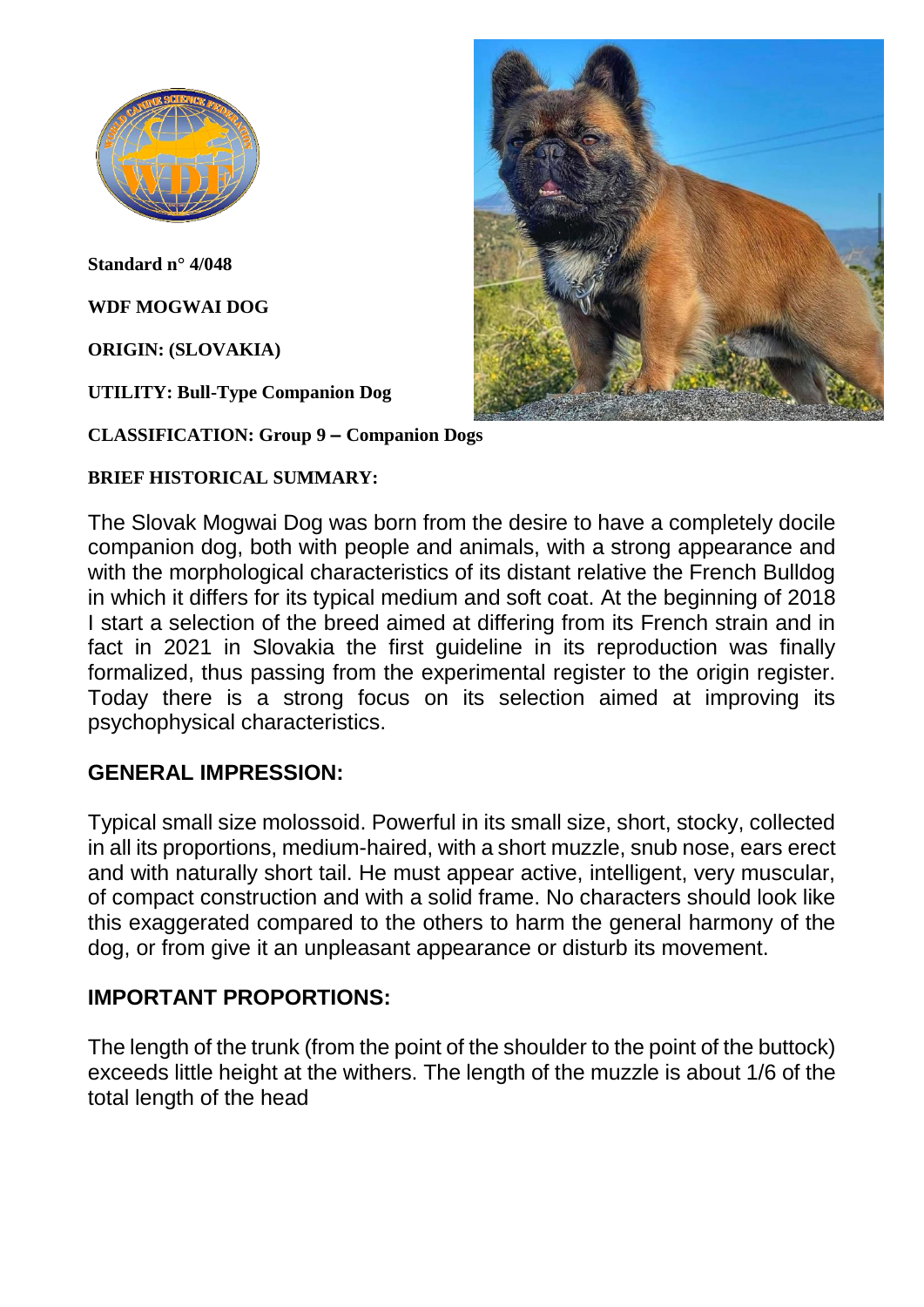## **BEHAVIOR**

Companion dog, sociable, lively, playful, sporty, alert, possessive.

#### **HEAD**

The head must be very strong, broad and square, with skin forming folds and wrinkles almost symmetrical, without exaggeration.

#### **REGION OF THE SKULL.**

Skull broad, almost flat, with a rounded forehead. Eyebrow arches prominent, separated from a particularly developed furrow between the eyes. This groove must not extend as far to the forehead. Very limited development of the occipital crest. Deeply accentuated stop.

#### **FACIAL REGION.**

The head of the Mogwai is characterized by the shortening of the maxillonasal region, as well as by a slight to medium tilt of the nose backwards. The nose it is slightly rotated upwards. Nose: black or exotic in color, broad, (snub) short and turned upwards, with well opened nostrils and symmetrical, which go obliquely backwards. The inclination of the nostrils, like even the snub nose (remouchè) must still allow a normal one breathing.

**Muzzle:** Very short, broad, with symmetrical concentric wrinkles

**Lips:** thick, slightly relaxed and black. The upper lip joins the lower lip in center point, completely covering the teeth. The profile of the upper lip is descending and rounded. The tongue must never be visible at rest.

**Jaws:** The jaws are broad and powerful. The lower jaw projects forward compared to the top and describes a curve (= wheel) upwards. The arch of the lower incisors is rounded. The jaws must not show any deviation lateral, nor twist. The space between the arches of the incisors should not be strictly delimited; the essential condition is that the upper lip and that lower join so as to completely cover the teeth. The lower incisors surpass the higher ones. Incisors and canines must present a sufficient development. A complete dentition is desirable.

**Cheeks:** Well developed.

**Eyes:** clearly visible, lively expression, set low, rather far from the nose e from the ears, dark in color for all colors except for Merle or exotic colors, quite large, round, do not let you see no trace of white (sclera) when the dog looks straight ahead. The edges of the eyelids they must be black.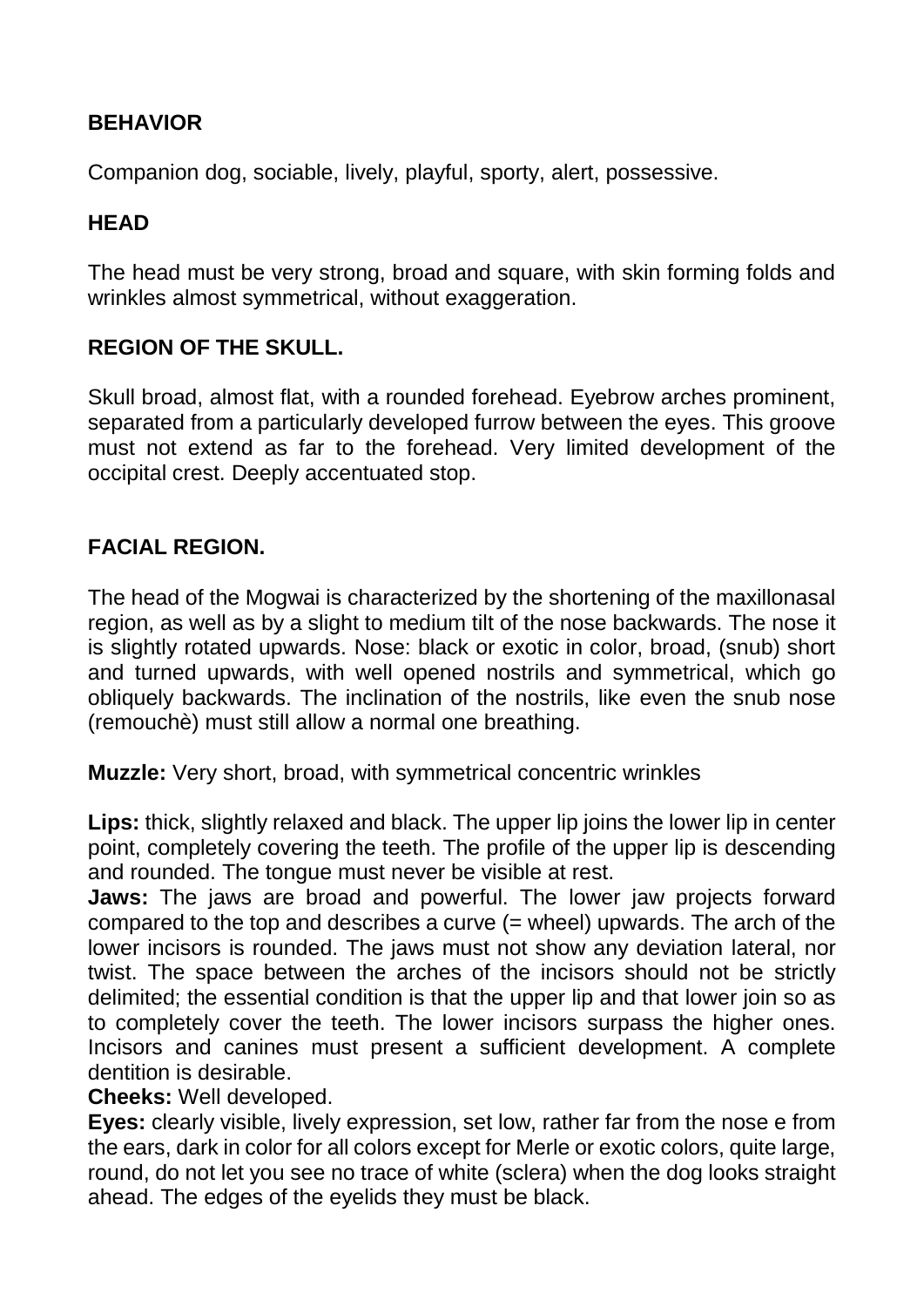**Ears:** of medium size, broad at the base and rounded at the tip. Place high on head, but not too close together, carried erect. The auricle is open towards the front. The leather is fine and soft to the touch.

# **NECK**

Short, powerful, slightly arched, without dewlap, widening towards the shoulders.

## **TRUNK**

**Upper profile:** rises progressively and without excess from the withers to at the level of the kidney. This conformation, also called roach back, is a characteristic of race.

**Back:** broad and muscular, solid and without laxity.

**Loin:** short, broad and arched.

**Croup**: Well sloped.

**Chest:** cylindrical and deep (slightly below the level of the elbows); barrel, with ribs very sprung.

**Chest**: broad and inscribable in a square seen from the front. Belly and hips: detected without being whetled

#### **TAIL**

Naturally short, in the ideal case of sufficient length to cover the anus, inserted low, rather straight, wide at the base, tapering at the tip. A coiled tail, knotted, broken or relatively long (which does not go beyond the tip of the hock), is allowed. The tail is carried low, and even in movement it must not overcome the horizontal line.

## **ARTS**

**FOREQUARTERS:** vertical and parallel seen laterally and frontally (well upright).

**Shoulder:** must be well sloped (oblique). Arm short, thick, muscular, slightly curved. Elbows close to the body, without laxity.

**Forearms:** Short, straight and muscular.

**Carpus:** solid and short.

**Pastern:** Short and slightly sloping when seen in profile.

**Feet:** Round, compact, small in size ("cat's feet"), slightly turned out. Fingers tightly closed with short, thick and black nails.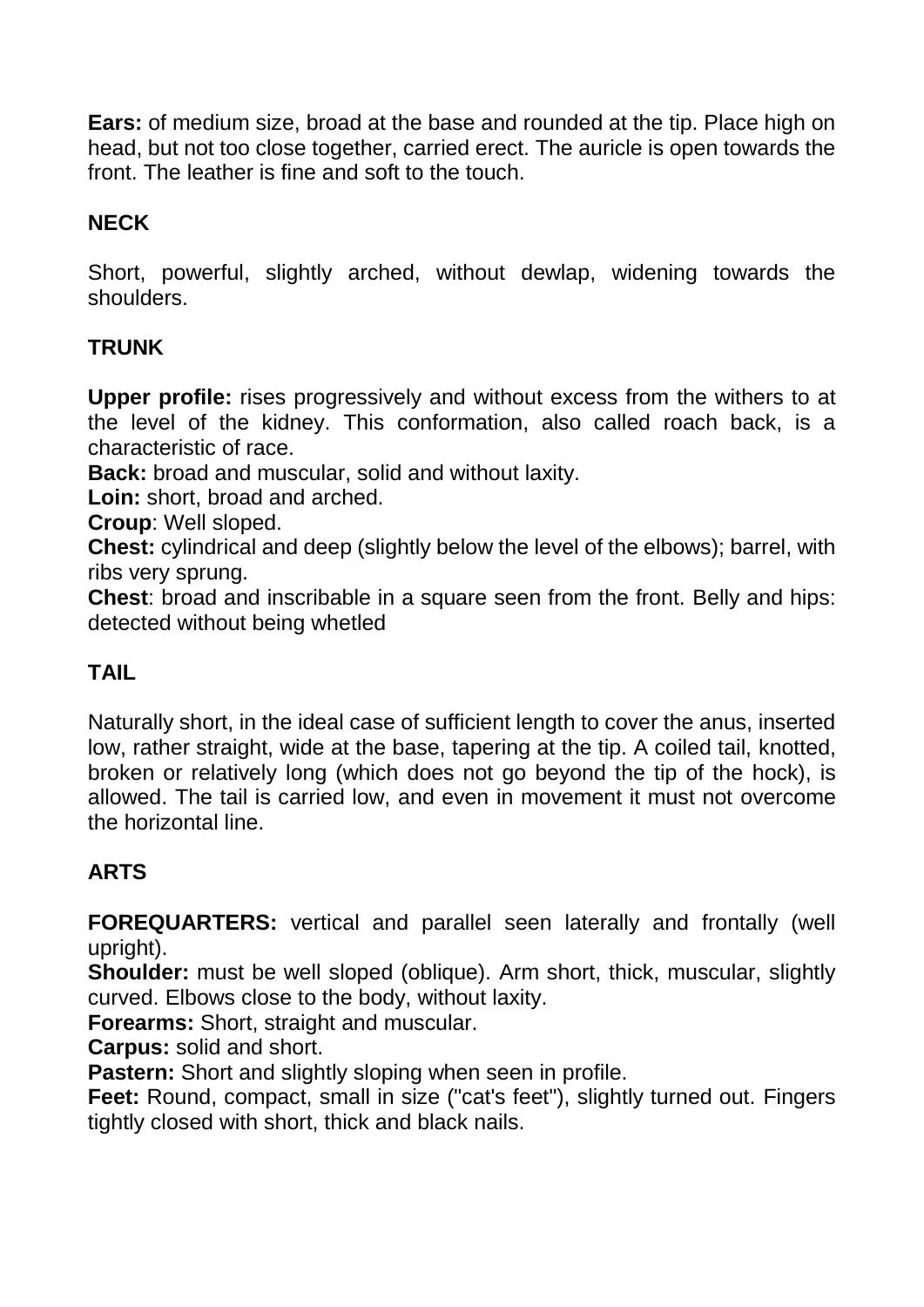## **HINDQUARTERS:**

strong and muscular, they are a little longer than the forelegs, in order to perform the higher rear. The legs are vertical and parallel when viewed both in profile and from behind (regular aplombs). **Thigh:** Muscular, solid. **Hock:** Rather let down, not too angled, neither straight. **Tarsus:** solid **Metatarsus:** short

## **FEET**

Round, compact, not rotated inward or outward.

## **GAIT**

Loose, powerful and fluid movement; the limbs move parallel to the median plane of the body seen from the front and in profile.

#### **COAT**

**HAIR:** medium, thick, shiny and soft coat. **SKIN: tight.** 

#### **COLOR:**

all colors are allowed. Merle colored subjects cannot be reproduced with each other due to the risks associated with deafness and other pathologies.

#### **SIZE AND WEIGHT**

**HEIGHT AT THE WITHERS:** males from 27 to 35 cm; females from 24 to 32 cm; tolerance: 1 cm above or below the set limits

**WEIGHT:** males: 9 - 14 Kg; females: 8 - 13 Kg; a tolerance of 500 g in excess is allowed if the subject fits the type well

## **DEFECTS**

Any deviation from the above should be considered a defect